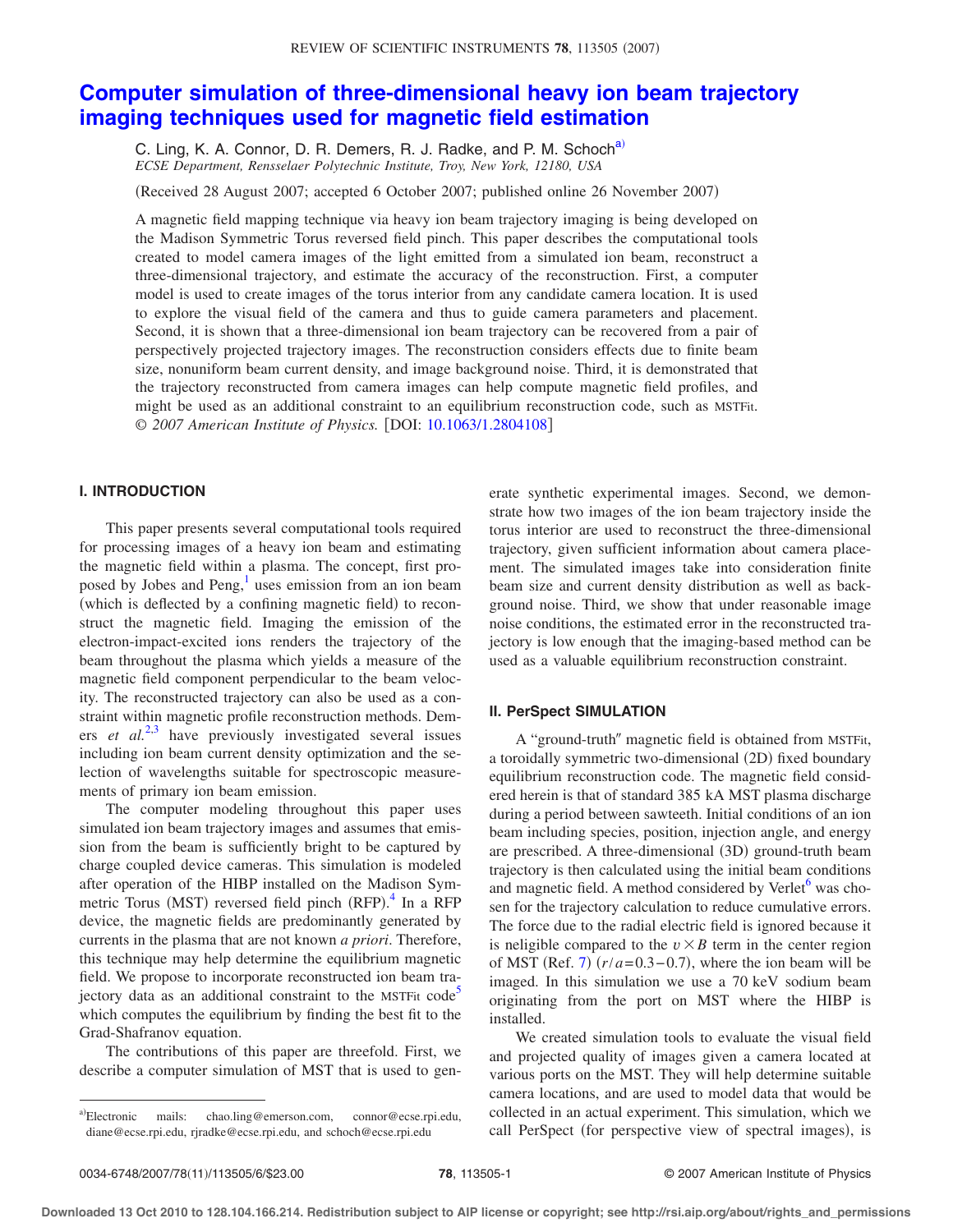<span id="page-1-0"></span>

FIG. 1. Top view (a) and closeup (b) of the simulated MST, including ports, transition chambers, cameras, and sample ion beam trajectory. The visual field of each camera is also shown in  $(h)$ .

implemented in MATLAB. The model is a rendering of the inner and outer walls of MST and includes various landmarks, ports, and transition chambers. The calculated ion beam trajectory is included in this 3D model.

Figure  $1(a)$  $1(a)$  shows the top view of the simulated MST torus and the ground-truth primary trajectory. The cameras in the simulation are placed at the ends of two transition cham[b](#page-1-0)ers (at A and B) extending from MST. Figure  $1(b)$  shows a closeup view of this model with the viewing cones of the cameras superimposed. The major radius of the torus is 150 cm, the minor radius is 52 cm, and the thickness of the torus wall is 5 cm.

### **A. Trajectory model**

Finite ion beam size and beam current density profile were considered when modeling the ion beam trajectory. The ion beam trajectory's cross-section diameter of 1 cm was estimated from HIBP operation on MST as well as accelerator simulation, $\frac{3}{2}$  and the beam current density profile is assumed to be Gaussian with  $3\sigma$  value of 0.5 cm. The current density profile does not affect the simulation results for the purpose of determining the visual field of the camera and the beam location inside the torus. Thus, for these purposes we model the trajectory as a solid tube of 1 cm diameter.

#### **B. Camera model**

The cameras are modeled as ideal (pinhole) perspective cameras. Hence, each camera's visual field can be viewed as a cone extending from the camera center, as shown in Fig.  $1(b)$  $1(b)$ . The portion of the trajectory captured by each camera is the intersection of the trajectory with the cone. We tested two camera locations at the ends of transition chambers attached to ports A and B shown in Fig. [1](#page-1-0) at [poloidal angle( $\theta$ ), toroidal angle( $\phi$ )] = (19°, 138°) and  $(-19°, 222°)$ , respectively, with the primary ion beam entering MST at  $(105^{\circ}, 128^{\circ})$ . These ports were chosen because they will give both poloidal and toroidal views of the ion beam trajectory.

## **C. Transition chamber**

The interior portion of MST imaged by a camera is determined by the length and diameter of the transition chamber to which the camera is attached. Cameras cannot be directly affixed to the outer surface of MST, since exposure to the plasma would damage the optics. In our simulations, we used transition chambers that are 22 cm (on port A) and 15 cm (on port B) long, resulting in solid visual angles of 23° and 44°, respectively.

#### **D. PerSpect simulation evaluation**

The simulation shows that camera A can image 25% of the trajectory, while camera B can image 100% of the trajectory, which is 120 cm long. This is the result of the ports chosen and the camera locations. Other ports were investigated, but these offer sufficient coverage and are nearly orthogonal. The image that would be acquired by a camera can be obtained with standard ray-tracing techniques.<sup>8</sup> That is, the image plane is divided into a grid of pixels, and a ray is cast from the camera center through each pixel location until it intersects an object in the 3D model. We use a gray-scale map to register the objects that the ray encounters, i.e., the transition chamber's inner surface (light gray), the port's inner surface (dark gray), the sample trajectory (black), and the inner wall of the torus (white). Figure [2](#page-1-1) shows an example of the 2D images produced with this method.

The PerSpect simulation is quite useful in that it allows us to explore the effects of image resolution, focal length, and camera placement, prior to hardware installation. In the following sections, we process the images in the manner that we plan to process images from real cameras.

<span id="page-1-1"></span>

FIG. 2. Ray-traced images of the torus interior from  $(a)$  camera A and  $(b)$ camera B.

**Downloaded 13 Oct 2010 to 128.104.166.214. Redistribution subject to AIP license or copyright; see http://rsi.aip.org/about/rights\_and\_permissions**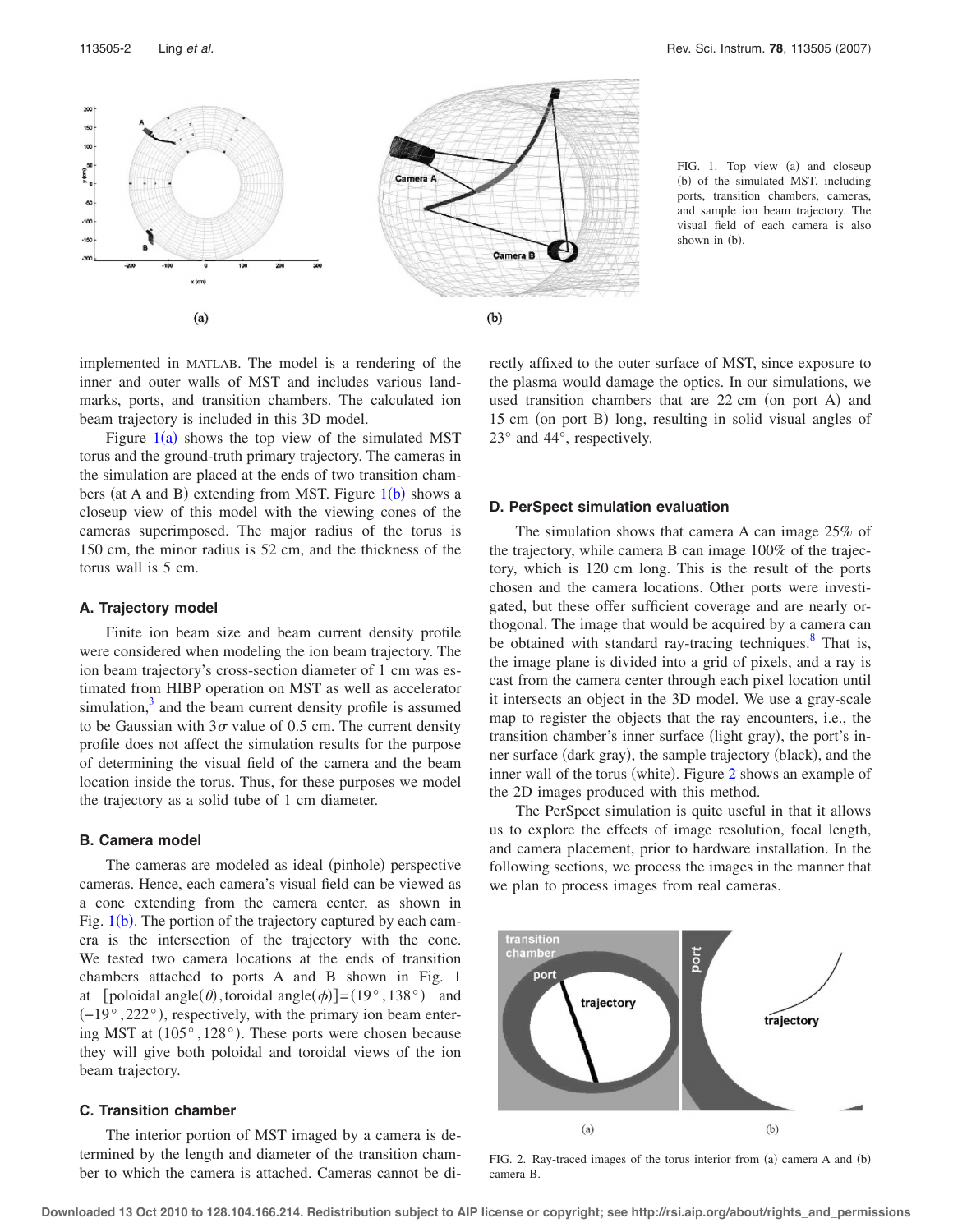<span id="page-2-0"></span>

FIG. 3. Port A's view of MST interior landmarks, including the inner midplane and a corner of a RF antenna.

# **III. 3D RECONSTRUCTION OF THE TRAJECTORY FROM TWO 2D IMAGES**

#### **A. Sharp images**

Given two sharp images of the same trajectory, the original three-dimensional trajectory can be reconstructed if the positions of the cameras are known. Since we will be able to precisely position the cameras on the torus, we expect this information to be available. Additional fine tuning of the camera parameters can be accomplished using the process of camera calibration, which is based on the locations of several features in the cameras' field of view $\frac{9}{2}$  (in our case, ports, interior midplane, etc.). At least seven features are needed to calibrate the two camera stereosystem in order to reconstruct the [3](#page-2-0)D scene.<sup>10</sup> Figure 3 shows an actual photograph taken from port A. The inner midplane and one corner of the RF antenna can be clearly seen.

The 3D reconstruction process is based on triangulation. For every pixel in image A determined to lie on the trajectory, a ray  $R$  is cast from the center of camera A through this pixel into space. The corresponding trajectory point in image B is obtained by finding the ray from the center of camera B that comes closest to ray  $R$  (see Fig. [4](#page-2-1)). If this distance is below a threshold (i.e., the two rays are suitably close), the point closest to both rays is taken as a 3D trajectory point. In the case of ideal trajectory images (i.e., no noise, infinite resolution), the reconstructed 3D trajectory should coincide

<span id="page-2-1"></span>

FIG. 4. Triangulation of trajectory points from 2D images.

exactly with the real trajectory (within machine computational error).

#### **B. Realistic images**

Detecting which pixels lie on the trajectory of real image pairs is challenging. The images will have noise and the pixel resolution will be finite. It is straightforward to simulate these effects in software and to test the effectiveness of the algorithms on the realistic images. Here, we address modeling of the finite beam size, beam current profile, and background noise. When actual camera data are obtained, additional modeling may be necessary to evaluate the impact of plasma light and other factors.

To simulate the Gaussian intensity profile of the trajectory (which is proportional to the ion beam current density profile), we convolve a Gaussian mask with each projected trajectory image pixel. The size of the mask and its variance (in terms of pixels) are selected such that the simulated trajectory width in each image approximately matches the result of projecting a 1 cm diameter trajectory in 3D onto the corresponding image plane. The apparent width of the trajectory in each image is inversely proportional to the distance from the camera center to the scene, given the same camera focal length and resolution. The ratio of the width of the projected ion beam trajectory on image plane A versus image plane B is approximately 4:1, since camera A is closer to the scene than camera B. The convolved results yield a fuzzy tube with  $3\sigma$  radius that closely matches the width of the projected 1 cm solid tube from the more accurate ray-traced images. We also added zero mean white Gaussian noise with variance of 0.0025 (the image intensities are in the range of  $[0,1]$ ) to the image before 3D trajectory reconstruction. Noise is expected in images taken with real cameras due to various sources such as background plasma noise, electronic components, and cosmic rays.

Using the simulated ion beam images, we next detect trajectory points from these noisy images by adapting a robust centerline-tracing algorithm originally developed for segmenting blood vessels in the retina.<sup>11</sup> The estimated centerline points can then be interpolated with a smooth curve, (e.g., a spline<sup>12,[13](#page-5-12)</sup>). The results of the tracing process for noisy images are illustrated in Figs.  $5(a)$  $5(a)$  and  $5(b)$ , showing that the centerlines are accurately estimated in each image of the trajectory. Finally, the triangulation procedure discussed previously was applied to the spline-interpolated centerline images and the 3D trajectory reconstructed [Fig.  $5(c)$  $5(c)$ ]. In places where both cameras image the same trajectory portion, the reconstruction matches with the ground-truth trajectory with mean distance between each reconstructed point and the original trajectory equal to  $\mu$ =0.09 cm.

#### **Error analysis of 3D reconstruction**

The reconstructed 3D trajectory is slightly inaccurate due to errors in estimating positions of the centerline points in the 2D images. The 3D reconstruction error due to noise in projected points from two cameras was addressed by Rodrigues and Aggarwal.<sup>14</sup> We approximate the noise in each 2D trajectory pixel as independent and identically distributed

**Downloaded 13 Oct 2010 to 128.104.166.214. Redistribution subject to AIP license or copyright; see http://rsi.aip.org/about/rights\_and\_permissions**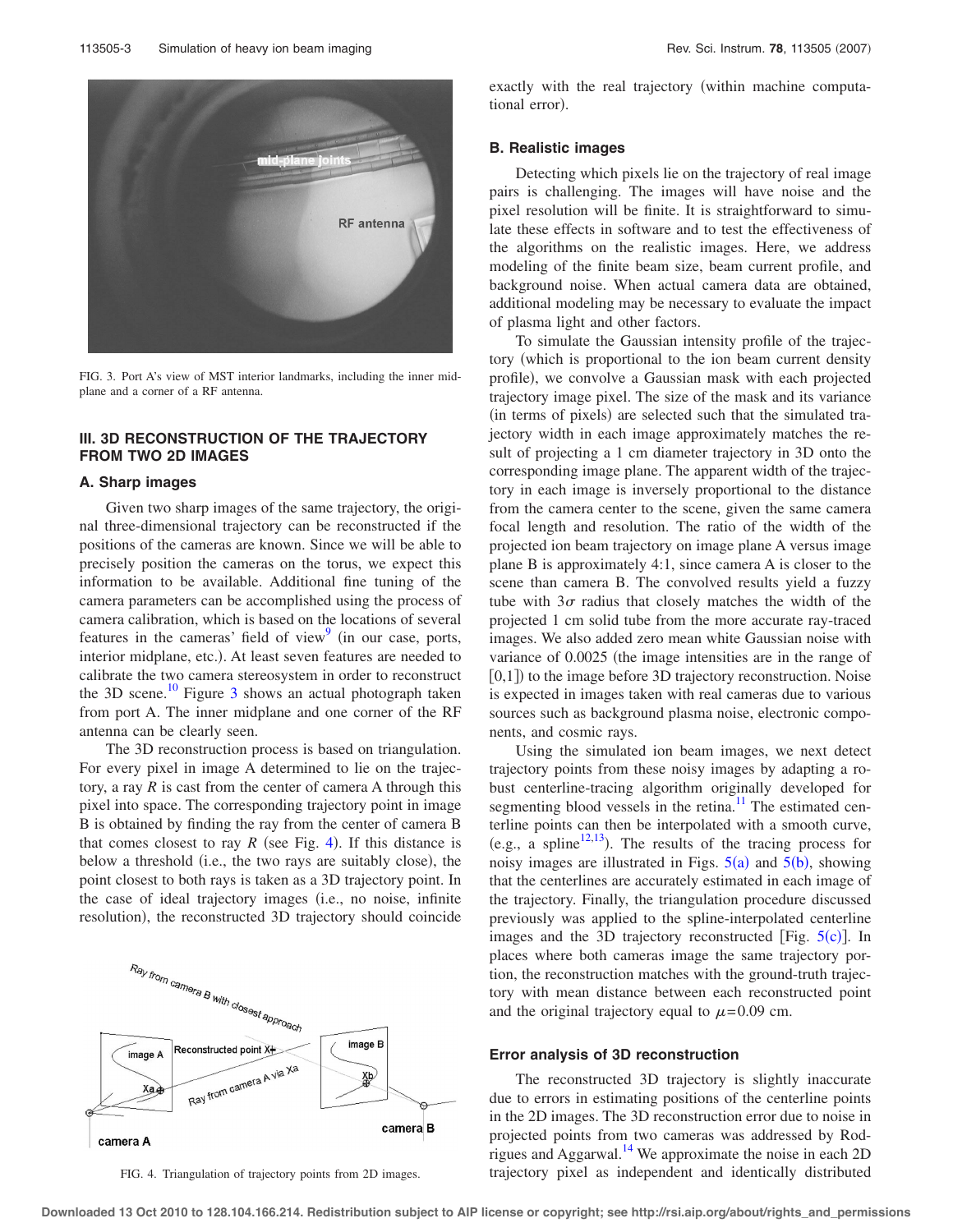<span id="page-3-0"></span>



<span id="page-3-1"></span>with normal distribution of zero mean and known covariance matrix (here, the  $2 \times 2$  identity matrix). The triangulation method used here is equivalent to minimizing the average distance between each measured image point and its estimated projection.

At each estimated 3D trajectory point, we can illustrate the uncertainty in its position as an ellipsoid whose axes are aligned with the eigenvectors of the 3D covariance matrix of its error. The length of each axis is visualized as three times the corresponding eigenvalue (Fig.  $6$ ). The uncertainty ellipsoids are skinny perpendicular to the central axis of camera A (which is near the trajectory) and thicker perpendicular to the central axis of camera B (which is farther away). This sensitivity analysis naturally confirms that the estimated location of the reconstructed point is more sensitive to the camera that is farther from the scene.

# **IV. THE RECONSTRUCTED ION BEAM TRAJECTORY USED AS A CONSTRAINT IN MSTFit**

The reconstructed 3D ion beam trajectory may provide an additional magnetic equilibrium reconstruction constraint. The local curvature of the trajectory can give the component of the magnetic field that is perpendicular to the ion trajectory; however, no direct information is obtained for the component of the *B* field that is parallel to the ion trajectory. To demonstrate the usefulness of the ion beam imaging system, the equilibrium reconstruction code MSTFit was used to generate several equilibria with distinct internal features and identical edge values. Ion trajectories were calculated for each of these as a way to discern if the beam motion in a plasma is sensitive to the difference in the magnetic field.

FIG. 6.  $3\sigma$  isoprobability ellipsoid plot around a sample reconstructed point. The radii of the ellipsoid are 0.26, 0.26, and 1.24 cm.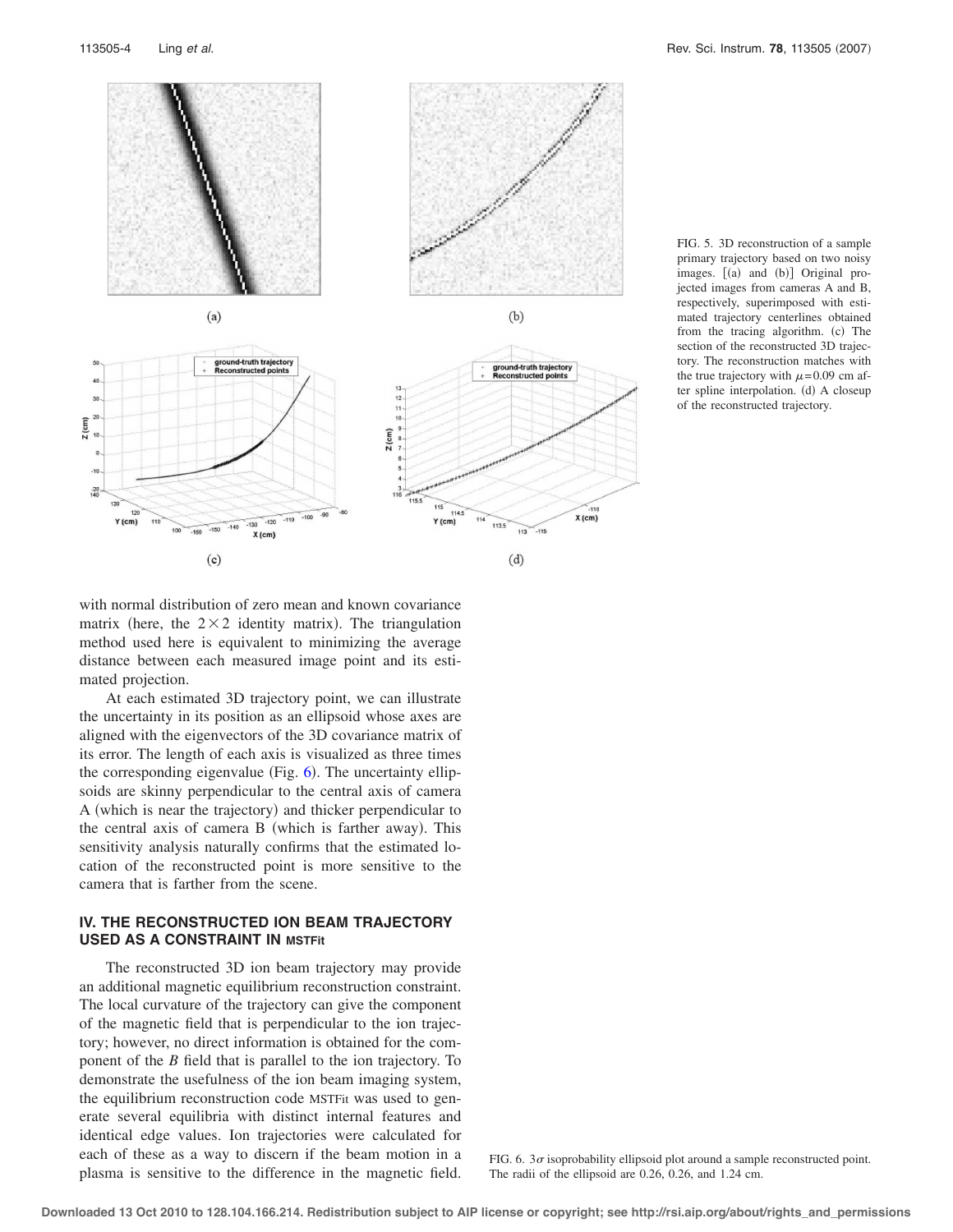<span id="page-4-0"></span>

FIG. 7. Three B field equilibria produced by MSTFit corresponding to an on-axis value of *q*= 0.17, 0.19, and 0.21.

MSTFit determines the equilibria by finding the solution to the Grad-Shafranov equation that best fits experimental data. The best fit is determined by minimizing a weighted  $\chi^2$  cost function that incorporates data from several diagnostics, including HIBP trajectories. The *B* field grid resolution used is  $2 \times 2$  cm<sup>2</sup>, and interpolation is used to calculate the magnetic field between grid points.

The prescribed *B* field was produced by MSTFit for a standard 385 kA plasma discharge during a time between sawteeth. Three magnetic reconstructions were created using different constraints; specifically, *q* on axis were constrained to be 0.17, 0.19, and 0.21. The toroidal  $(B_t)$  and poloidal  $(B_p)$ components of the magnetic field for these three fits are plotted in Fig. [7.](#page-4-0) In this case, we can see that the magnetic field profiles did not change as much as the current profiles. Another three reconstructions were generated with  $q$  on axis fixed, but the *B* on axis were constrained to be 0.32, 0.34, and 0.36 T. These are plotted in Fig. [8.](#page-4-1) Ion trajectories using the image-based reconstruction method were calculated for

<span id="page-4-1"></span>

FIG. 8. Three B field equilibria produced by MSTFit corresponding to a different central value of  $B_0 = 0.32$ , 0.34, and 0.36 T.

the six magnetic reconstructions shown in Figs. [7](#page-4-0) and [8.](#page-4-1) These are shown in Figs. [9](#page-4-2) and [10,](#page-5-14) respectively.

It is seen that the equilibrium profiles with different onaxis *B* fields generate trajectory loci that are statistically different, i.e., the distance between the outer two trajectories and the center one are larger than the  $3\sigma$  isoprobability error ellipsoid for each trajectory point. However, the three trajectories with different on-axis *q* are not distinguishable from each other; they are all within the  $3\sigma$  isoprobability error ellipsoid. The radii of the middle ellipsoid for these two sets of equilibria are 0.26, 0.26, and 1.24 cm and 0.30, 0.31, and 1.19 cm, respectively. The beam imaging technique appears to be more sensitive to the magnitude of the on-axis *B* field than to the central *q* value.

### **V. CONCLUSIONS**

The spectroscopic imaging technique has shown satisfactory results on a simulation level. The simulations and analysis software will aid in hardware selection and experi-

<span id="page-4-2"></span>

FIG. 9. (a) Covariance ellipsoid  $3\sigma$ plot and three trajectories corresponding to three magnetic equilibria produced by MSTFit for on-axis *q* values of 0.017, 0.019, and 0.021. (b) A closeup of the middle point; the radii of the middle ellipsoid are 0.30, 0.31, and 1.19 cm.